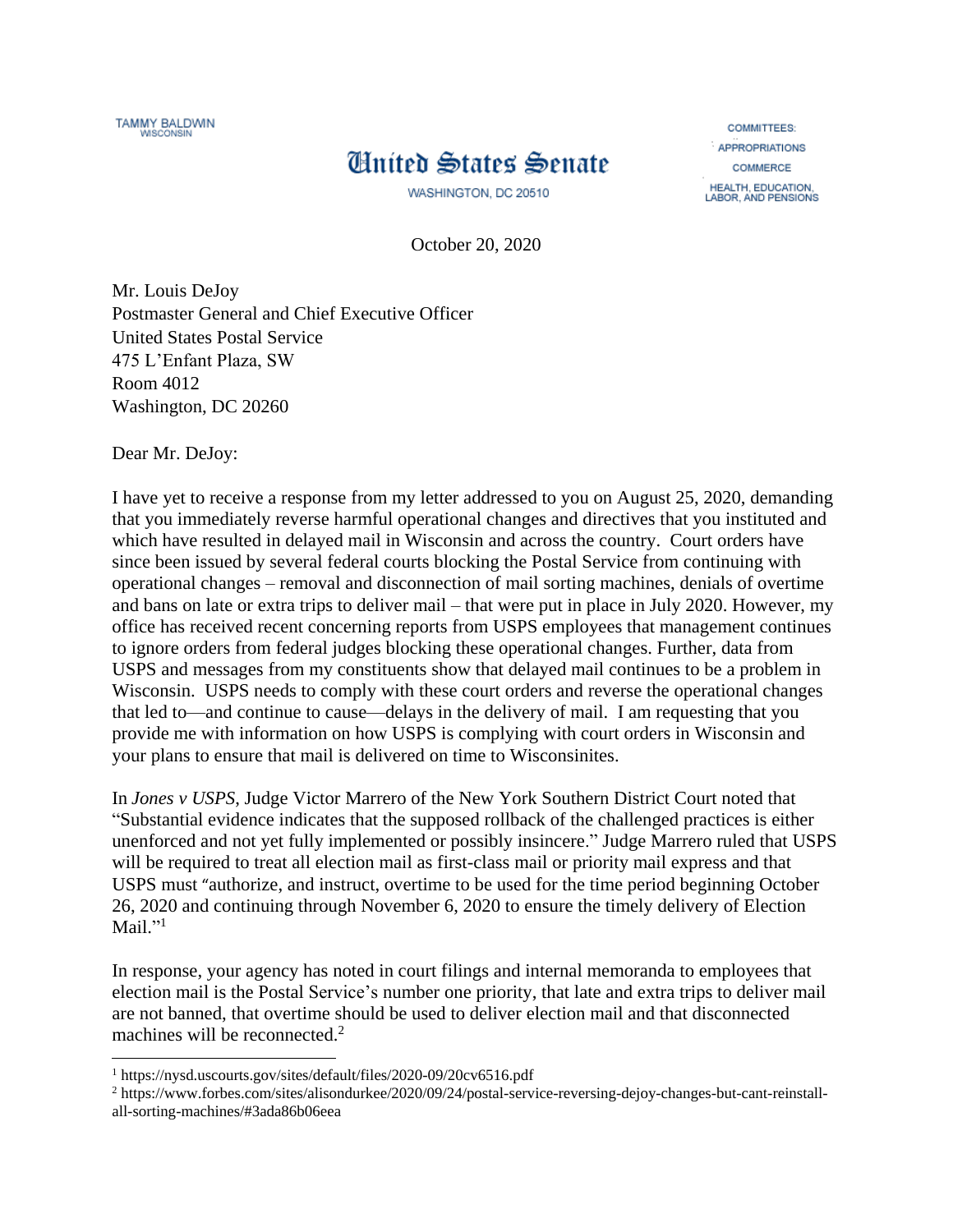However, my office has received concerning information from USPS employees indicating the Postal Service continues to engage in practices that delay mail, in violation of court orders. Employees of the Milwaukee Processing and Distribution Center report certain managers are pressuring employees to continue sending out trucks, even if it means leaving mail behind. These employees report that, following the Postmaster General's instructions this July, signage was placed at the facility instructing trucks not be held back for late or extra trips and that this signage has not been removed. Additionally, employees report that not all machines have been reconnected, including a digital barcode sorter that could be reassembled.

In Madison, a postal employee sent photographs (which I have attached) of signs on sorting machines directing that they should not be run or operated. The employee noted that the machines, including a digital bar code sorter, have been reconnected but are still not being used to process mail. The employee alleges this was done to demonstrate in USPS data that the machines have not been disconnected.

In *Pennsylvania v*. *DeJoy*, U.S. District Judge Gerald Austin McHugh wrote that delays "clearly pose a threat to the delivery of Election Mail to and from the voters." With the November 3, 2020 general election approaching, I am gravely concerned that mail delivery delays continue. USPS has reported Service Performance Data for the two districts of which Wisconsin is a part – Lakeland and Northland – that demonstrates on-time delivery rates for first-class mail have failed to recover in the months of September and October.<sup>3</sup> In fact, the Lakeland District's ontime delivery rate for the week of September  $19 - 25$  was  $77.11\%$ , the worst week for the entire year. For the most recent week that data is available, October 3 – October 9, for both Lakeland and Northland Districts, on-time delivery rate for first-class mail was around 84%. This number is significantly lower than on-time delivery rates prior to your July directives, which consistently stood around 90%.

In addition, I continue to hear from constituents concerned about delays in the delivery of items they receive through the mail. I have heard from Bob, a blind veteran from Gleason, Wisconsin who relies on USPS for receiving prescription medications from the Tomah, Wisconsin Veterans Affairs Medical Center. Bob noted that in September he tracked his medication and found that it left Tomah as expected but took 7 days to reach him instead of the usual 2 to 3 days. I have also heard recently that the delays are slowing the delivery of mail-in ballots, payments owed to a small business and payments a constituent needs to make on time in order to avoid facing a penalty for a late payment. These ongoing delays are unacceptable.

Millions of Wisconsinites – among them veterans, seniors, small business owners, rural communities, and voters – depend on USPS. You must provide detailed information on your plans to comply with court orders and your plans to ensure that mail, including election mail, is delivered on-time to Wisconsinites. I look forward to your prompt reply.

 $\overline{\phantom{a}}$ 

<sup>3</sup> https://about.usps.com/newsroom/national-releases/2020/1001-usps-issues-new-service-performance-report.htm